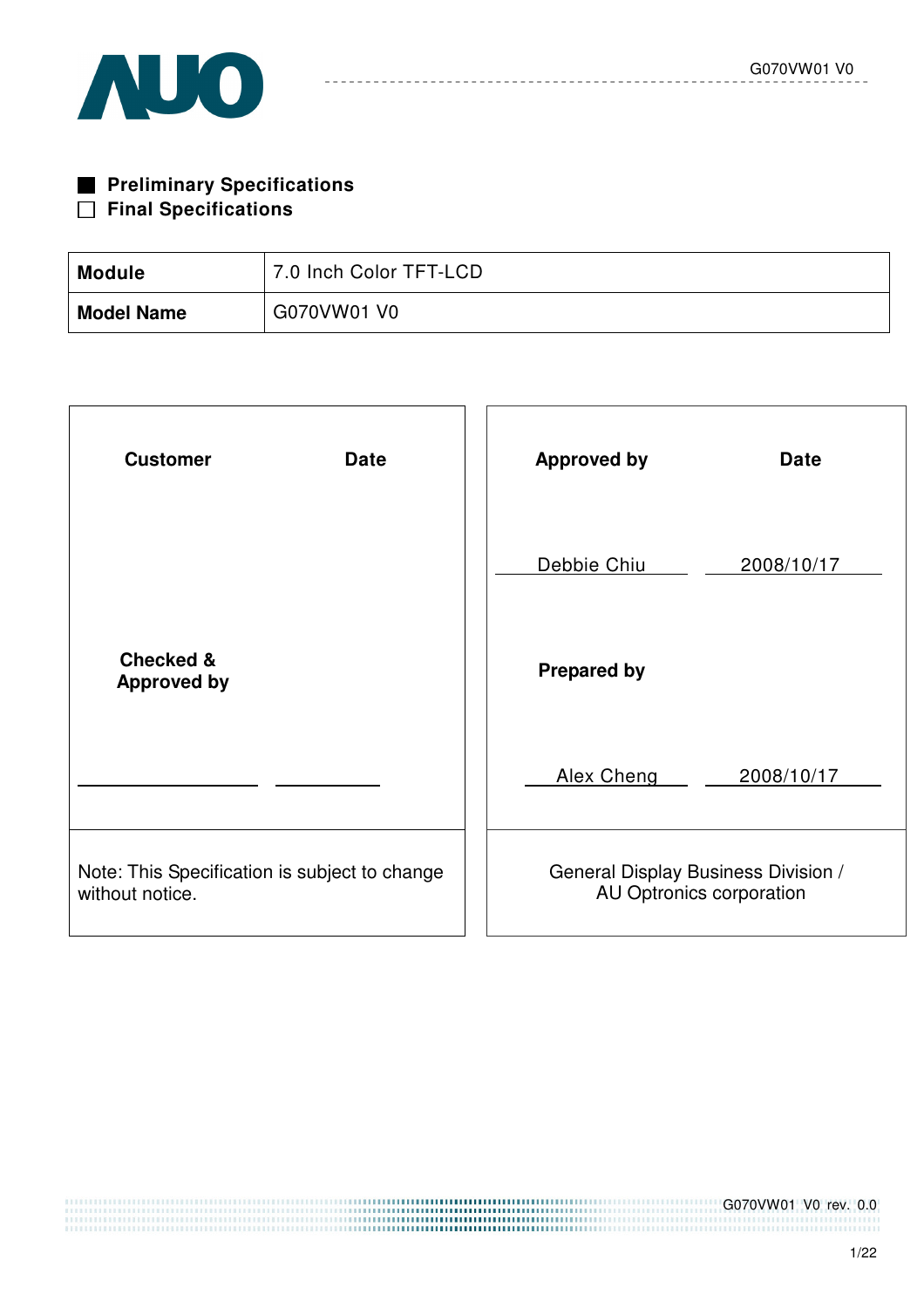

# **Contents**

 $\sim$   $\sim$  $\sim$   $\sim$  $\sim$   $-$ 

 $- - - - - -$ 

| 11 Safety | 22 |
|-----------|----|
|           |    |
|           |    |
|           |    |
|           |    |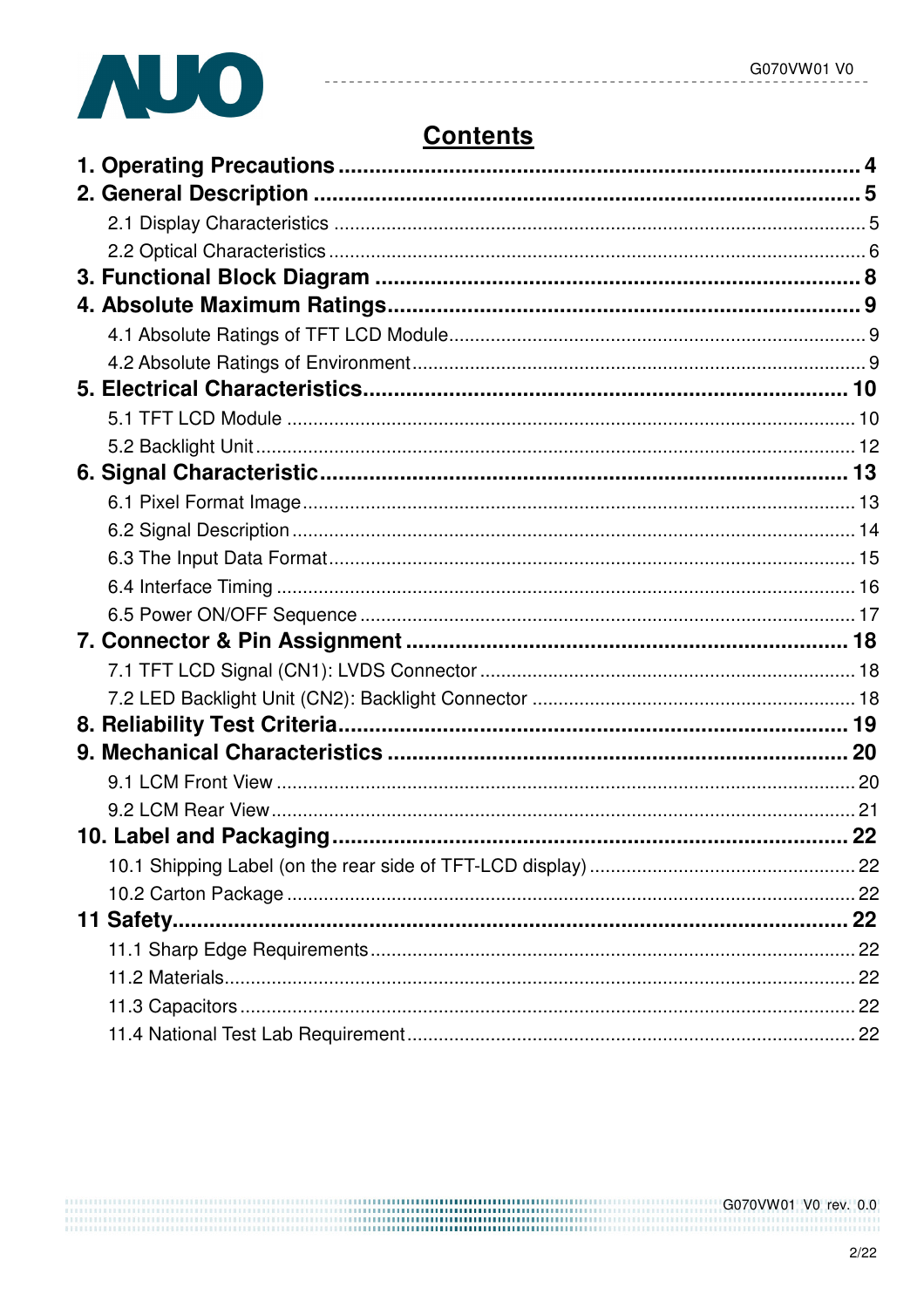

| <b>Version and Date</b> | Page | Old description      | <b>New Description</b> |
|-------------------------|------|----------------------|------------------------|
| 0.02008/1/3             | All  | <b>First Edition</b> |                        |

 $\sim$   $\sim$ 

 $= -$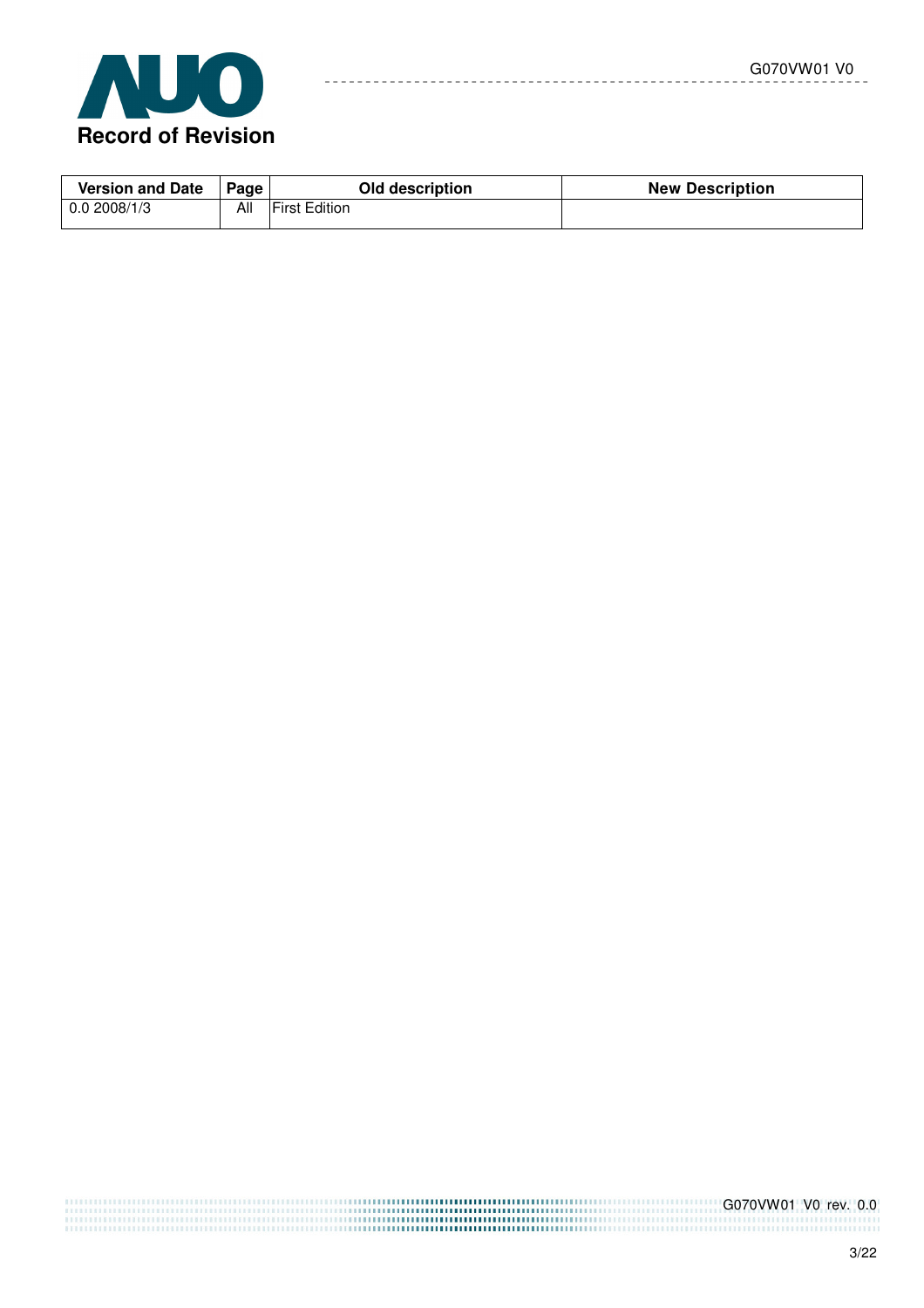

## **1. Operating Precautions**

- 1) Since front polarizer is easily damaged, please be cautious not to scratch it.
- 2) Be sure to turn off power supply when inserting or disconnecting from input connector.
- 3) Wipe off water drop immediately. Long contact with water may cause discoloration or spots.
- 4) When the panel surface is soiled, wipe it with absorbent cotton or soft cloth.
- 5) Since the panel is made of glass, it may be broken or cracked if dropped or bumped on hard surface.
- 6) To avoid ESD (Electro Static Discharde) damage, be sure to ground yourself before handling TFT-LCD Module.
- 7) Do not open nor modify the module assembly.
- 8) Do not press the reflector sheet at the back of the module to any direction.
- 9) In case if a module has to be put back into the packing container slot after it was taken out from the container, do not press the center of the LED Reflector edge. Instead, press at the far ends of the LED Reflector edge softly. Otherwise the TFT Module may be damaged.
- 10) At the insertion or removal of the Signal Interface Connector, be sure not to rotate nor tilt the Interface Connector of the TFT Module.
- 11) After installation of the TFT Module into an enclosure (Notebook PC Bezel, for example), do not twist nor bend the TFT Module even momentary. At designing the enclosure, it should be taken into consideration that no bending/twisting forces are applied to the TFT Module from outside. Otherwise the TFT Module may be damaged.
- 12) Small amount of materials having no flammability grade is used in the LCD module. The LCD module should be supplied by power complied with requirements of Limited Power Source (IEC60950 or UL1950), or be applied exemption.
- 13) Severe temperature condition may result in different luminance, response time.
- 14) Continuous operating TFT-LCD Module under high temperature environment may accelerate LED light bar exhaustion and reduce luminance dramatically.
- 15) The data on this specification sheet is applicable when LCD module is placed in landscape position.
- 16) Continuous displaying fixed pattern may induce image sticking. It is recommended to use screen saver or shuffle content periodically if fixed pattern is displayed on the screen.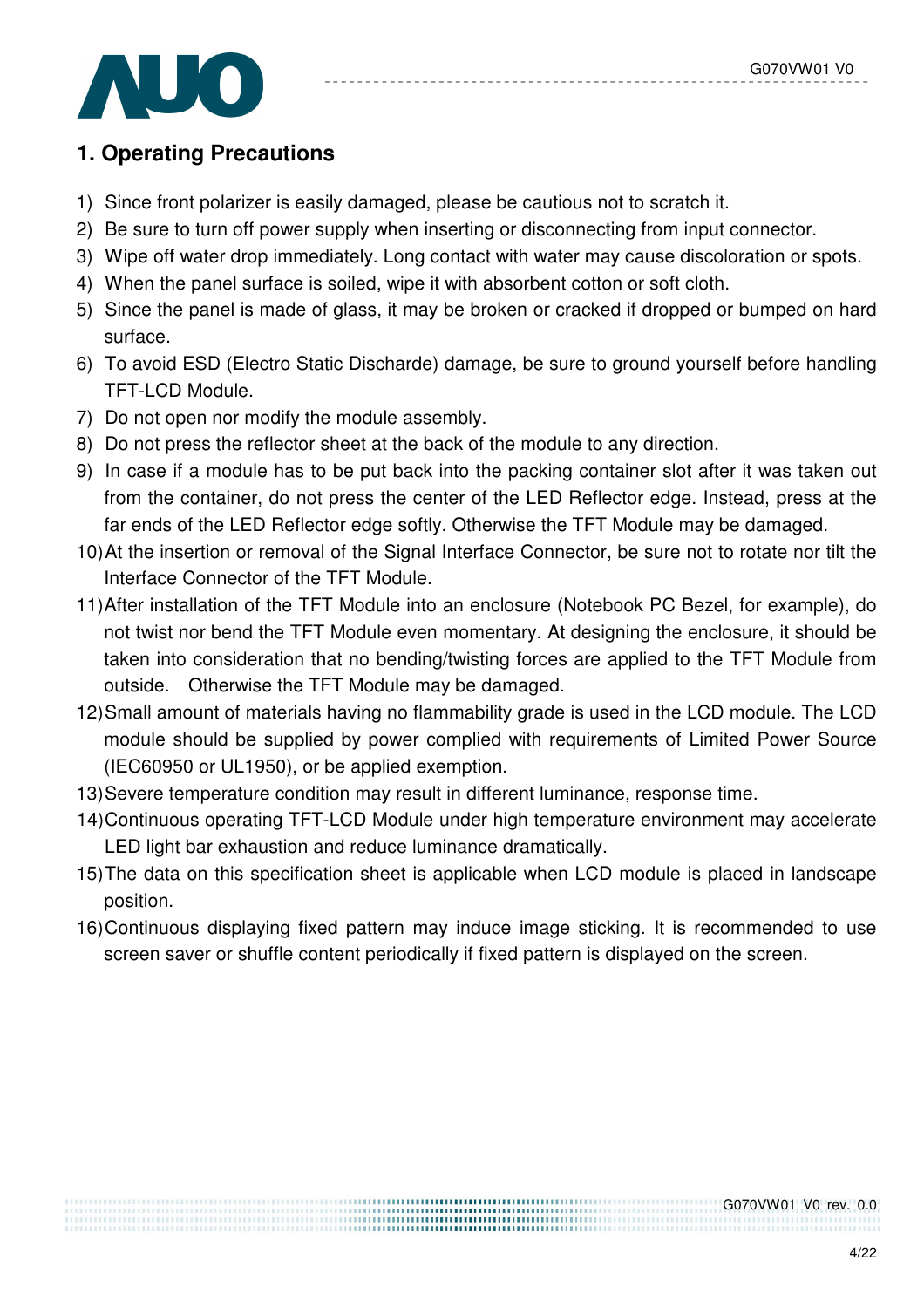

## **2. General Description**

This specification applies to the 7.0 inch color TFT LCD module G070VW01 V0.

G070VW01 V0 designed with wide viewing angle; wide operatiing temperature and long life LEDs backlight is well suited to be the display units for Industrial Applications.

LED driving board for backlight unit is included in this panel and the structure of the LED units is replaceable.

G070VW01 V0 is built in timing controller and LVDS interface.

The screen format is intended to support the WVGA (800(H) x 480(V)) screen and 16.2M (RGB 8-bits) or 262k colors (RGB 6-bits).

G070VW01 V0 is a RoHS product.

# **2.1 Display Characteristics**

The following items are characteristics summary on the table under 25  $\degree$ C condition:

| <b>Items</b>                                                     | <b>Unit</b>                             | <b>Specifications</b>                                    |
|------------------------------------------------------------------|-----------------------------------------|----------------------------------------------------------|
| Screen Diagonal                                                  | [inch]                                  | 7.0 (213.4mm)                                            |
| <b>Active Area</b>                                               | [mm]                                    | $152.40(H) \times 91.44(V)$                              |
| Pixels H x V                                                     |                                         | 800x3(RGB) x 480                                         |
| <b>Pixel Pitch</b>                                               | [mm]                                    | 0.1905x 0.1905                                           |
| Pixel Arrangement                                                |                                         | R.G.B. Vertical Stripe                                   |
| Display Mode                                                     |                                         | TN, Normally White                                       |
| Nominal Input Voltage VDD                                        | [Volt]                                  | 3.3 typ.                                                 |
| <b>Typical Power Consumption</b>                                 | [Watt]                                  | 4.2 typ.                                                 |
| Weight                                                           | [Grams]                                 | <b>TBD</b>                                               |
| <b>Physical Size</b>                                             | [mm]                                    | $170.0(W) \times 111.0(H) \times 7.5(D)$ (typ.)          |
| <b>Electrical Interface</b>                                      |                                         | 1 channel LVDS                                           |
| <b>Surface Treatment</b>                                         |                                         | Anti-glare, Hardness 3H                                  |
| <b>Support Color</b>                                             |                                         | 262K(6-bit) / 16.2M(8-bit)                               |
| <b>Temperature Range</b><br>Operating<br>Storage (Non-Operating) | $[^{\circ}C]$<br>$\overline{C}^{\circ}$ | -30 to +85 (panel surface temperature)<br>$-30$ to $+85$ |
| RoHS Compliance                                                  |                                         | RoHS Compliance                                          |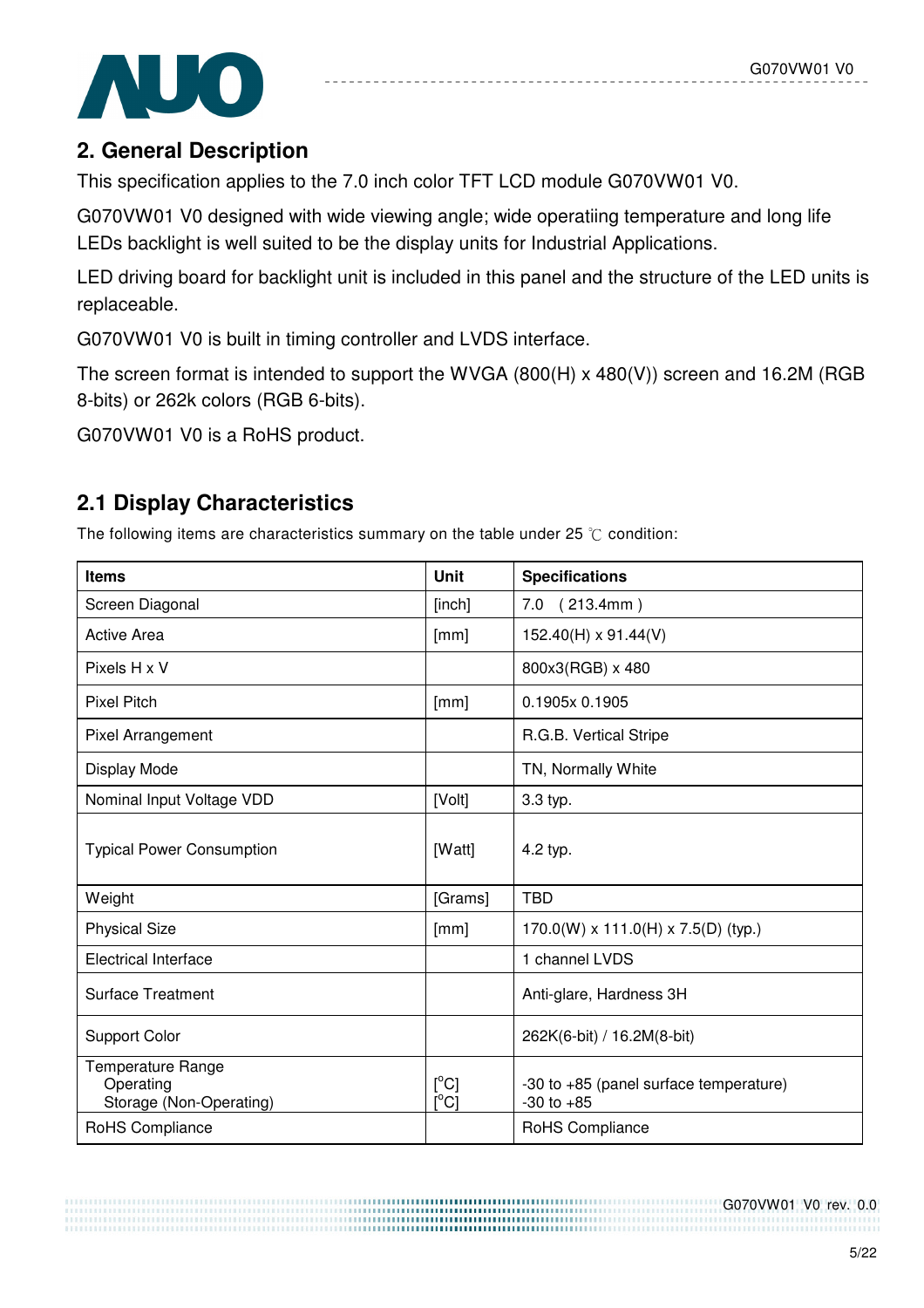

## **2.2 Optical Characteristics**

The optical characteristics are measured under stable conditions at  $25^\circ$  (Room Temperature):

| Item                   | <b>Unit</b> | <b>Conditions</b>              | Min.                     | Typ.       | Max.                     | <b>Note</b>    |
|------------------------|-------------|--------------------------------|--------------------------|------------|--------------------------|----------------|
| <b>White Luminance</b> | [ $cd/m2$ ] | $I_F = 80mA$<br>(center point) | 300                      | 400        |                          | 1              |
| Uniformity             | $\%$        | <b>TBD</b>                     | $\overline{\phantom{m}}$ |            |                          |                |
| <b>Contrast Ratio</b>  |             |                                | $\overline{\phantom{0}}$ | 500        |                          | $\overline{2}$ |
|                        | [msec]      | Rising                         |                          | 20         | 30                       |                |
| Response Time          | [msec]      | Falling                        |                          | 10         | 20                       | 3              |
|                        | [msec]      | Raising + Falling              |                          | 30         | 50                       |                |
|                        | [degree]    | Horizontal<br>(Right)          | 70                       | 80         |                          |                |
| Viewing Angle          | [degree]    | $CR \geq 10$<br>(Left)         | 70                       | 80         |                          |                |
|                        | [degree]    | Vertical<br>(Upper)            | 50                       | 60         |                          | $\overline{4}$ |
|                        | [degree]    | $CR \geq 10$<br>(Lower)        | 65                       | 80         |                          |                |
|                        |             | Red x                          | <b>TBD</b>               | <b>TBD</b> | <b>TBD</b>               |                |
|                        |             | Red y                          | <b>TBD</b>               | <b>TBD</b> | <b>TBD</b>               |                |
| Color / Chromaticity   |             | Green x                        | <b>TBD</b>               | <b>TBD</b> | <b>TBD</b>               |                |
| Coordinates            |             | Green y                        | <b>TBD</b>               | <b>TBD</b> | <b>TBD</b>               |                |
| (CIE 1931)             |             | Blue x                         | TBD                      | TBD        | TBD                      |                |
|                        |             | Blue y                         | <b>TBD</b>               | <b>TBD</b> | <b>TBD</b>               |                |
|                        |             | White x                        | <b>TBD</b>               | 0.31       | <b>TBD</b>               |                |
|                        |             | White y                        | <b>TBD</b>               | 0.33       | <b>TBD</b>               |                |
| <b>Color Gamut</b>     | $\%$        |                                |                          | 60         | $\overline{\phantom{a}}$ |                |

#### Note 1: Measurement method

Equipment : Pattern Generator, Power Supply, Digital Voltmeter, Luminance meter (SR\_3 or equivalent)

Aperture  $1^\circ$  with 50cm viewing distance

- Test Point Center
- Environment  $\lt$  1 lux

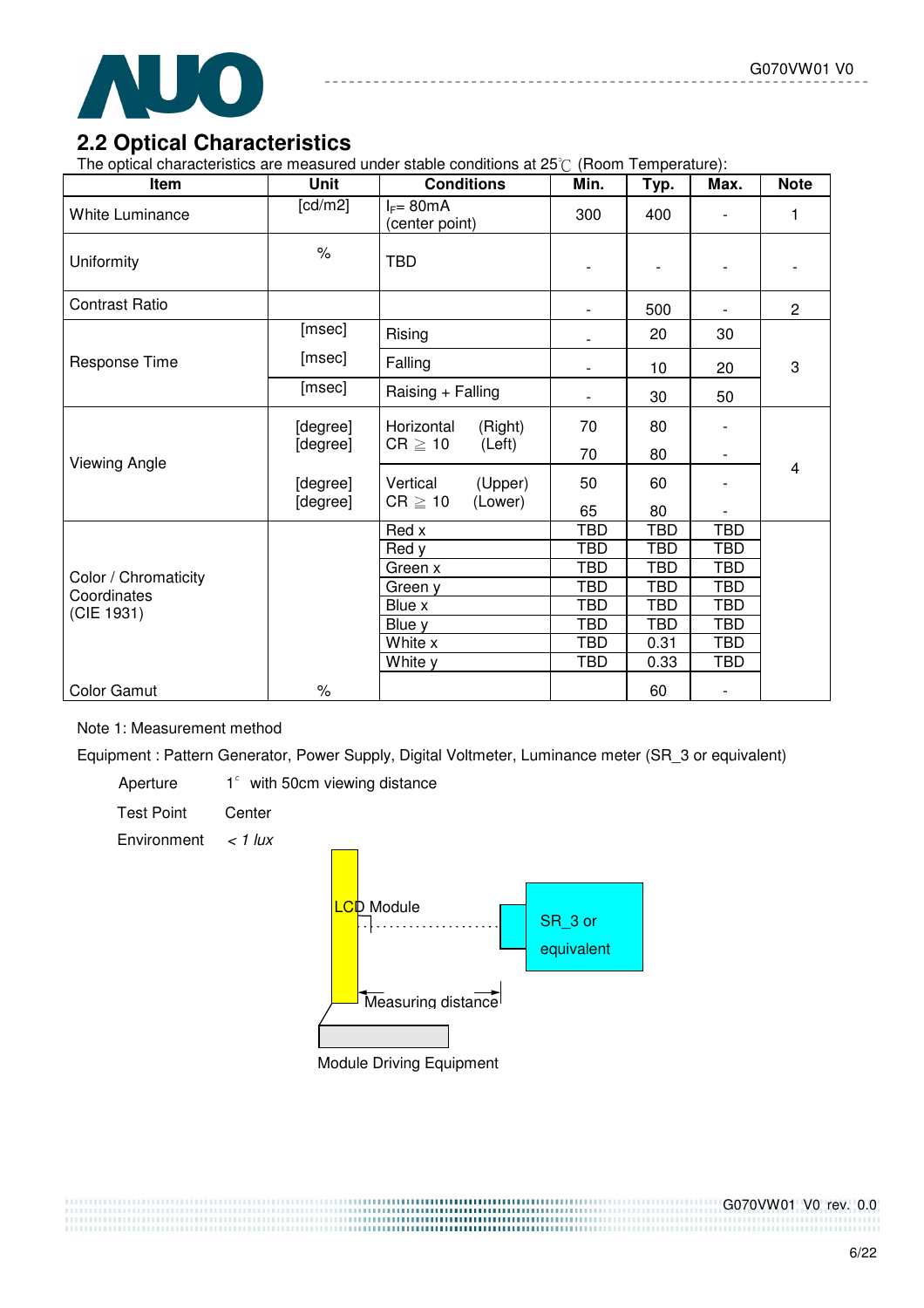

Contrast ratio  $(CR)$ = Brightness on the "White" state Brightness on the "Black" state

Note 3: Definition of response time:

The output signals of photo detector are measured when the input signals are changed from "White" to "Black" (falling time) and from "Black" to "White" (rising time), respectively. The response time interval is between 10% and 90% of amplitudes. Please refer to the figure as below.



Note 4: Definition of viewing angle

Viewing angle is the measurement of contrast ratio  $\geq$  10, at the screen center, over a 180° horizontal and 180° vertical range (off-normal viewing angles). The 180° viewing angle range is broken down as below: 90° (θ) horizontal left and right, and 90° (Φ) vertical high (up) and low (down). The measurement direction is typically perpendicular to the display surface with the screen rotated to its center to develop the desired measurement viewing angle.

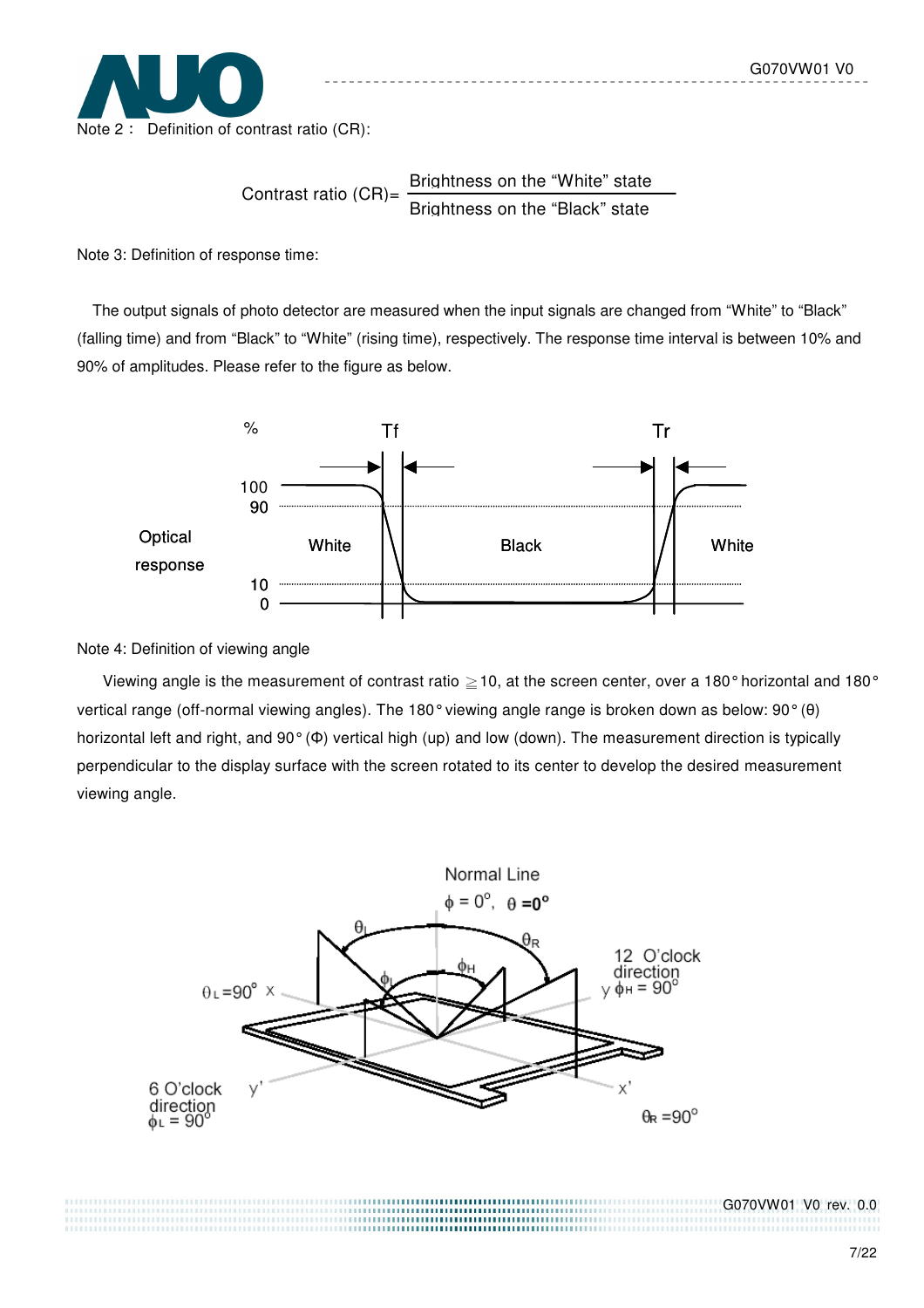

# **3. Functional Block Diagram**

The following diagram shows the functional block of the 7.0 inch color TFT/LCD module:

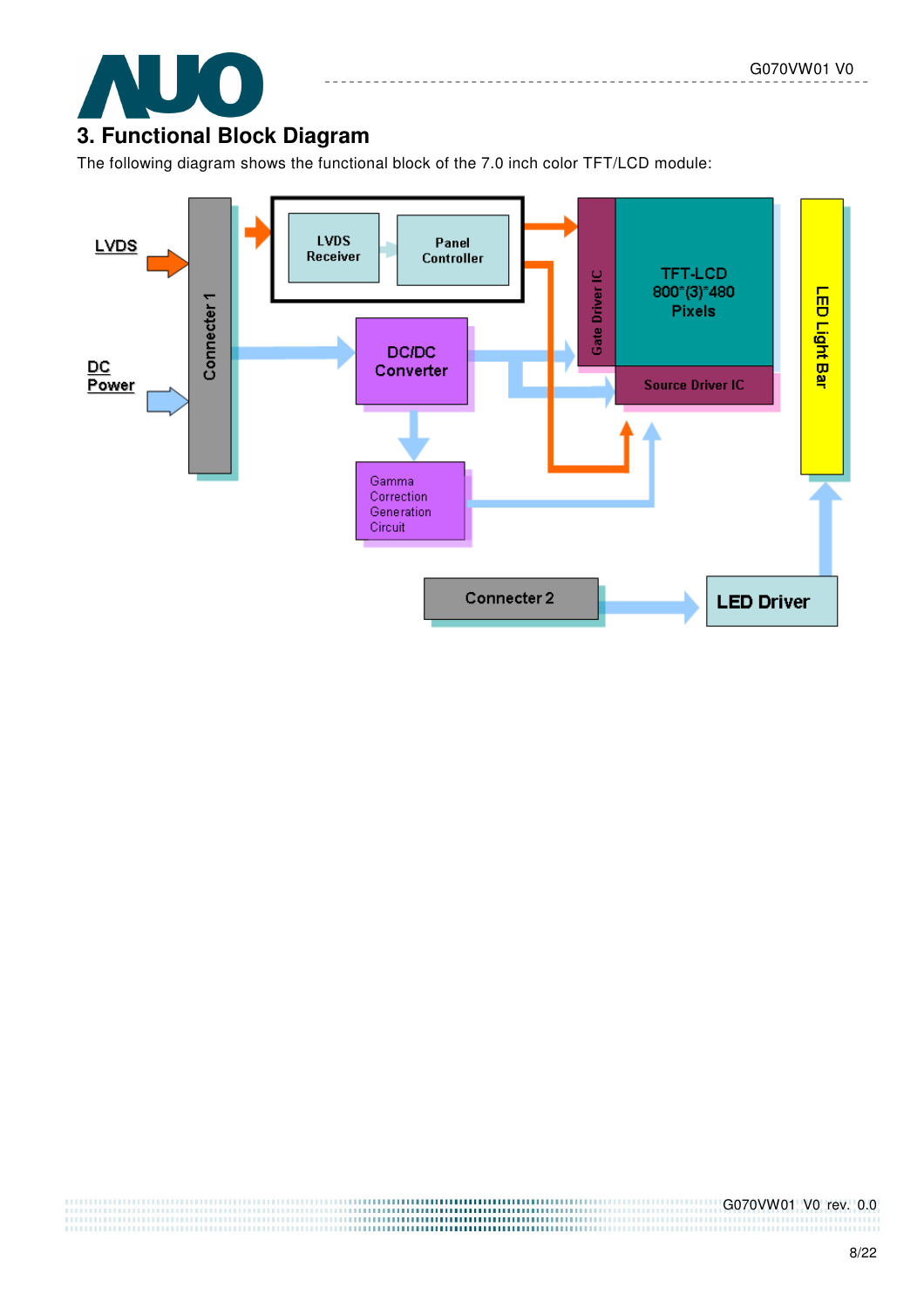

**4. Absolute Maximum Ratings** 

# **4.1 Absolute Ratings of TFT LCD Module**

| Item                    | Svmbol | Min  | Max        | Unit   | <b>Conditions</b> |
|-------------------------|--------|------|------------|--------|-------------------|
| Logic/LCD Drive Voltage | VDD    | ت.∪- | റെ<br>0.∪+ | [Volt] |                   |

# **4.2 Absolute Ratings of Environment**

| Item                         | Symbol | Min | Max   | Unit                           |
|------------------------------|--------|-----|-------|--------------------------------|
| <b>Operating Temperature</b> | TOP    | -30 | +85   | <sup>ro</sup> C]               |
| <b>Operation Humidity</b>    | HOP    | 5   | 90    | [%RH]                          |
| Storage Temperature          | TST    | -30 | $+85$ | $\mathop{\rm l}{\rm c}{\rm l}$ |
| <b>Storage Humidity</b>      | HST    | 5   | 90    | [%RH]                          |

Note: Maximum Wet-Bulb should be  $39^{\circ}$ C and no condensation.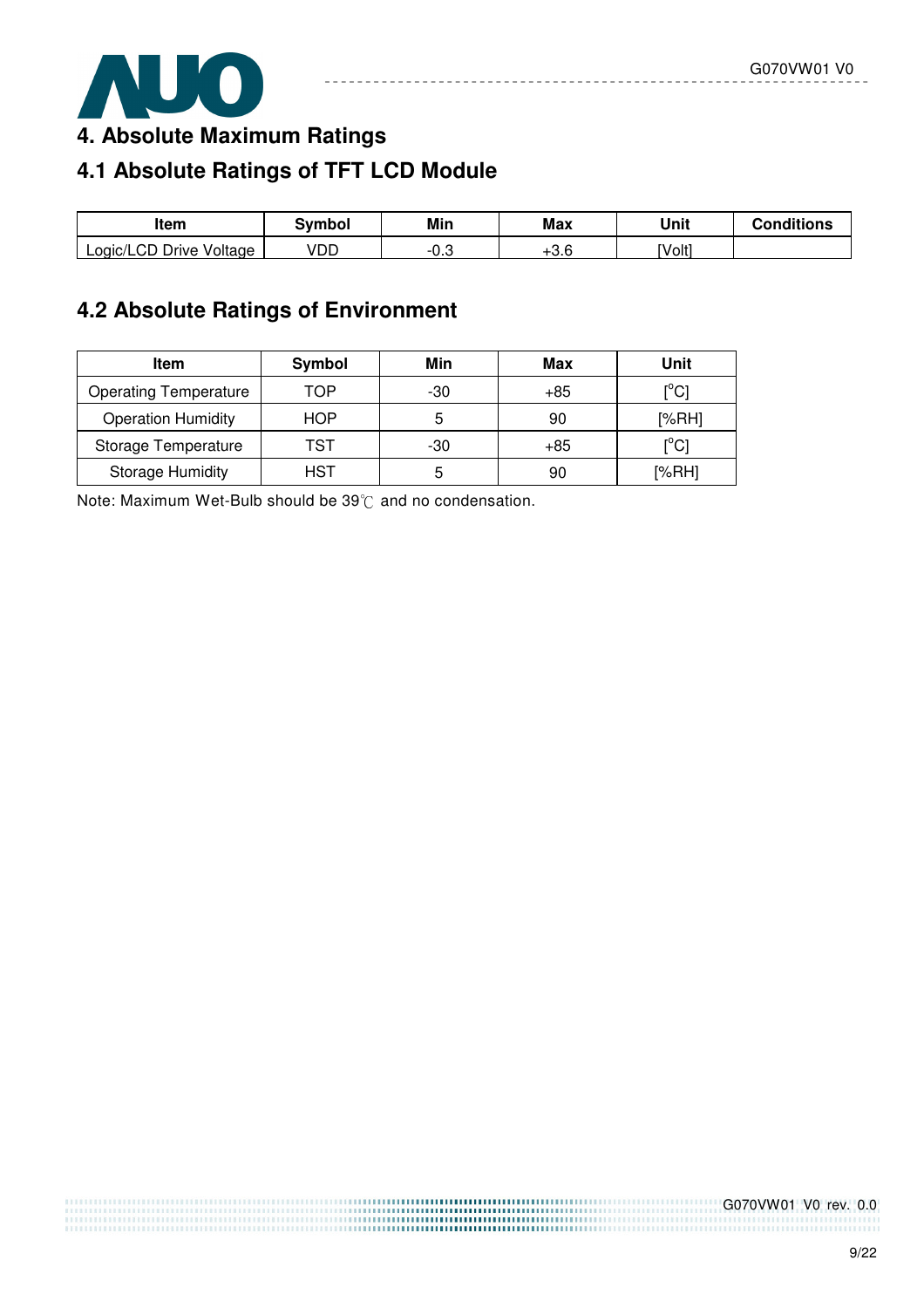

## **5.1 TFT LCD Module**

### **5.1.1 Power Specification**

| Symbol     | <b>Parameter</b>           | Min | <b>Typ</b> | <b>Max</b> | <b>Units</b> | Remark              |
|------------|----------------------------|-----|------------|------------|--------------|---------------------|
| <b>VDD</b> | Logic/LCD Drive<br>Voltage | 3.0 | 3.3        | 3.6        | [Volt]       | ±10%                |
| <b>IDD</b> | <b>VDD Current</b>         |     | TBD        | TBD        | [mA]         | 64 Gray Bar Pattern |
|            |                            |     |            |            |              | (VDD=3.3V, at 60Hz) |
| Irush      | <b>LCD Inrush Current</b>  |     |            | TBD        | [A]          | Note 1              |
|            |                            |     |            |            |              | 64 Gray Bar Pattern |
| <b>PDD</b> | VDD Power                  |     | TBD        | TBD        | [Watt]       | (VDD=3.3V, at 60Hz) |

#### Note 1: Measurement condition:



64 Gray pattern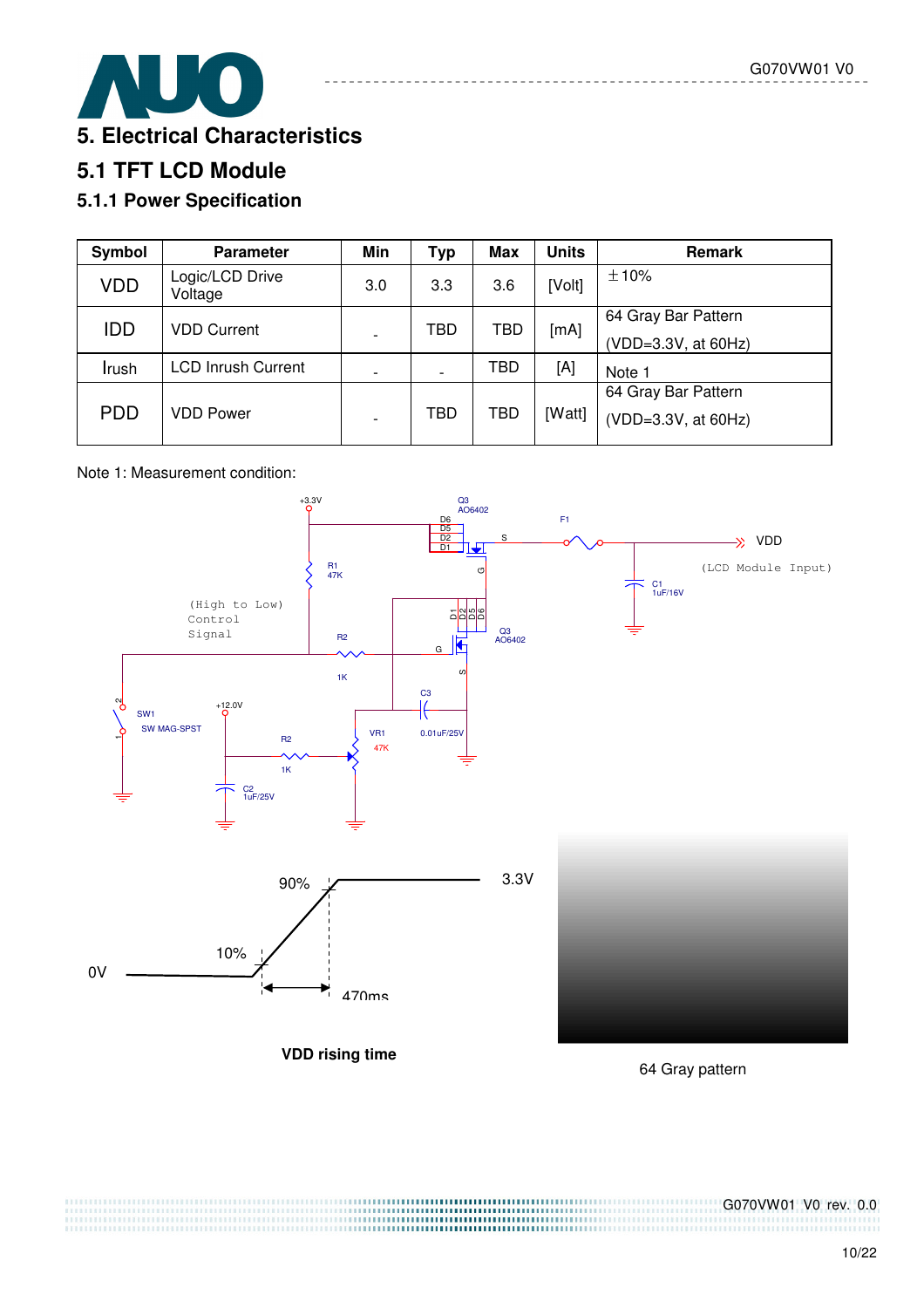

#### **5.1.2 Signal Electrical Characteristics**

Input signals shall be low or Hi-Z state when VDD is off.

| Symbol      | Item                                      |        | Typ. | Max.                     | Unit | Remark         |
|-------------|-------------------------------------------|--------|------|--------------------------|------|----------------|
| <b>VTH</b>  | Differential Input High Threshold         |        |      | 100                      | [mV] | $VICM=1.2V$    |
| <b>VTL</b>  | Differential Input Low Threshold          | $-100$ |      | $\overline{\phantom{a}}$ | [mV] | $VICM=1.2V$    |
| <b>VID</b>  | Input Differential Voltage                | 100    | 400  | 600                      | [mV] |                |
| <b>VICM</b> | Differential Input Common Mode<br>Voltage | 1.1    |      | 1.6                      | [V]  | VTH/VTL=±100mV |

Note: LVDS Signal Waveform.

 $\overline{y}$ 

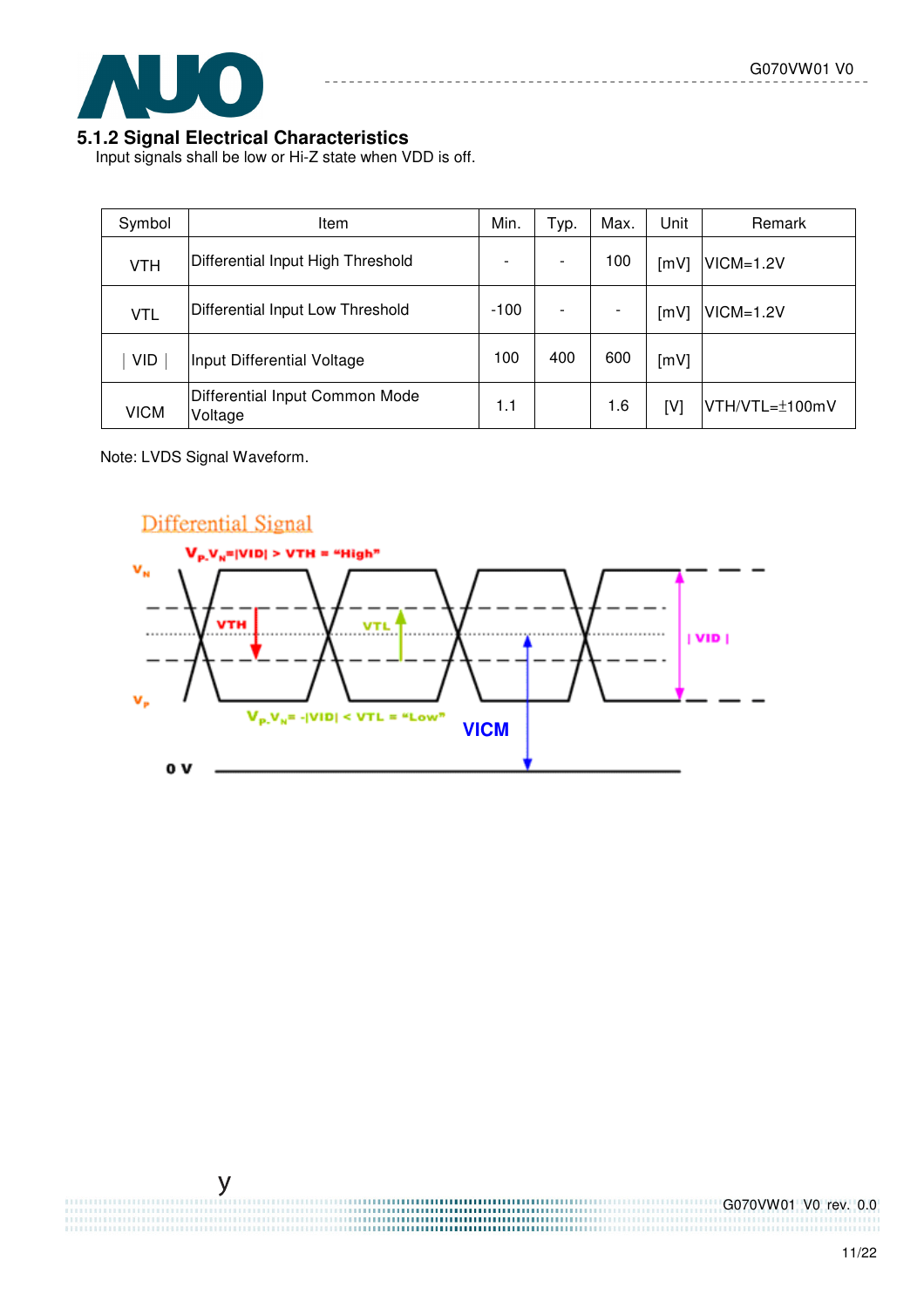

### **5.2.1 Parameter guideline for LED(OM)**

Following characteristics are measured under a stable condition using an inverter at  $25^{\circ}$  (Room Temperature):

| Symbol                  | <b>Parameter</b>           | Min                      | <b>Typ</b> | Max  | Unit       | <b>Remark</b>                                  |
|-------------------------|----------------------------|--------------------------|------------|------|------------|------------------------------------------------|
| $\mathsf{l}_\mathsf{F}$ | <b>LED Forward Current</b> | $\overline{\phantom{a}}$ | 80         | 120  | mA         | $Ta = 25^{\circ}C$                             |
|                         |                            | $\overline{\phantom{a}}$ | TBD        |      | Volt       | $I_F = 80 \text{mA}$ , Ta = -30 <sup>o</sup> C |
| $V_F$                   | <b>LED Forward Voltage</b> | $\overline{\phantom{a}}$ | 32         | 36.5 | Volt       | $I_F = 80 \text{mA}$ , Ta = 25 <sup>°</sup> C  |
|                         |                            | $\overline{\phantom{a}}$ | <b>TBD</b> |      | Volt       | $I_F = 80 \text{mA}$ , Ta = 85 <sup>°</sup> C  |
| PLED                    | LED Power                  | $\overline{\phantom{a}}$ | 2.56       |      | Watt       |                                                |
| Operating Life          |                            | 50000                    |            |      | <b>Hrs</b> | $I_F = 80 \text{mA}$ , Ta = 25 <sup>°</sup> C  |

Note 1: Ta means ambient temperature of TFT-LCD module.

Note 2:  $I_F$ ,  $V_F$  are defined for one channel LED. There are total one LED channels in back light unit. See Section 7.2 for LED Backlight Unit Interface Signal Description.

Note 3: If G070VW01 V0 module is driven by high current or at high ambient temperature & humidity condition. The operating life will be reduced.

Note 4: Operating life means brightness goes down to 50% initial brightness. Typical operating life time is estimated data.

> ,,,,,,,,,,,,,,,,,,,,,,,,,,,,,,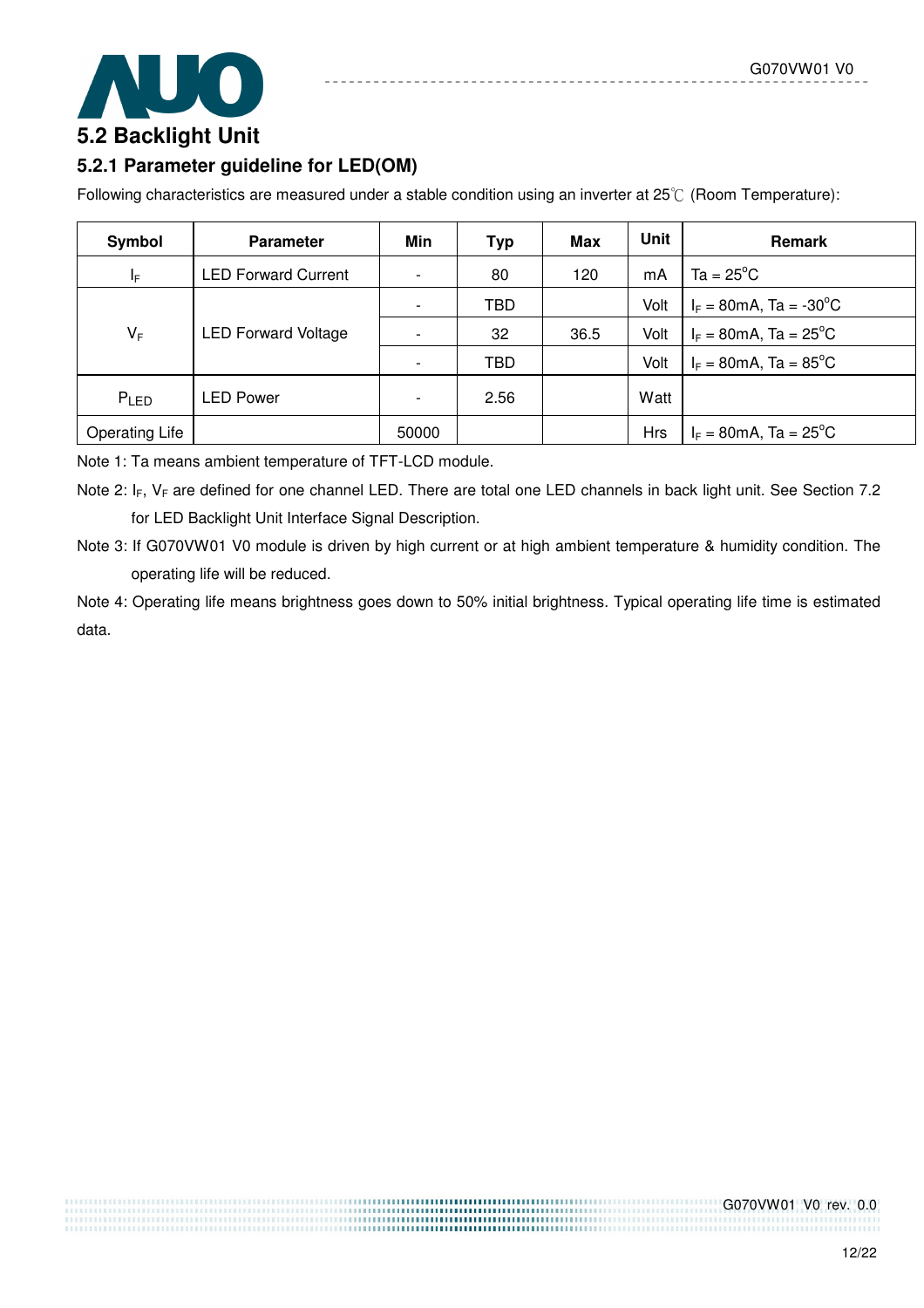

# **6. Signal Characteristic**

## **6.1 Pixel Format Image**

Following figure shows the relationship between input signal and LCD pixel format.

|            |   |              |     | 2            |   |  |  |  |  |  |  |              | 799            |   | 800 |     |
|------------|---|--------------|-----|--------------|---|--|--|--|--|--|--|--------------|----------------|---|-----|-----|
| 1st Line   | R | $\mathsf{G}$ | B R | G            | B |  |  |  |  |  |  | $\mathsf{R}$ | G              | B | R   | G B |
|            |   |              |     |              |   |  |  |  |  |  |  |              |                |   |     |     |
|            |   |              |     |              |   |  |  |  |  |  |  |              |                |   |     |     |
|            |   |              |     |              |   |  |  |  |  |  |  |              |                |   |     |     |
|            |   |              |     |              |   |  |  |  |  |  |  |              |                |   |     |     |
|            |   |              |     |              |   |  |  |  |  |  |  |              |                |   |     |     |
|            |   |              |     |              |   |  |  |  |  |  |  |              |                |   |     |     |
| 480th Line |   | R G          | B R | $\mathsf{G}$ | B |  |  |  |  |  |  | $\mathsf{R}$ | $\overline{G}$ |   | B R | G B |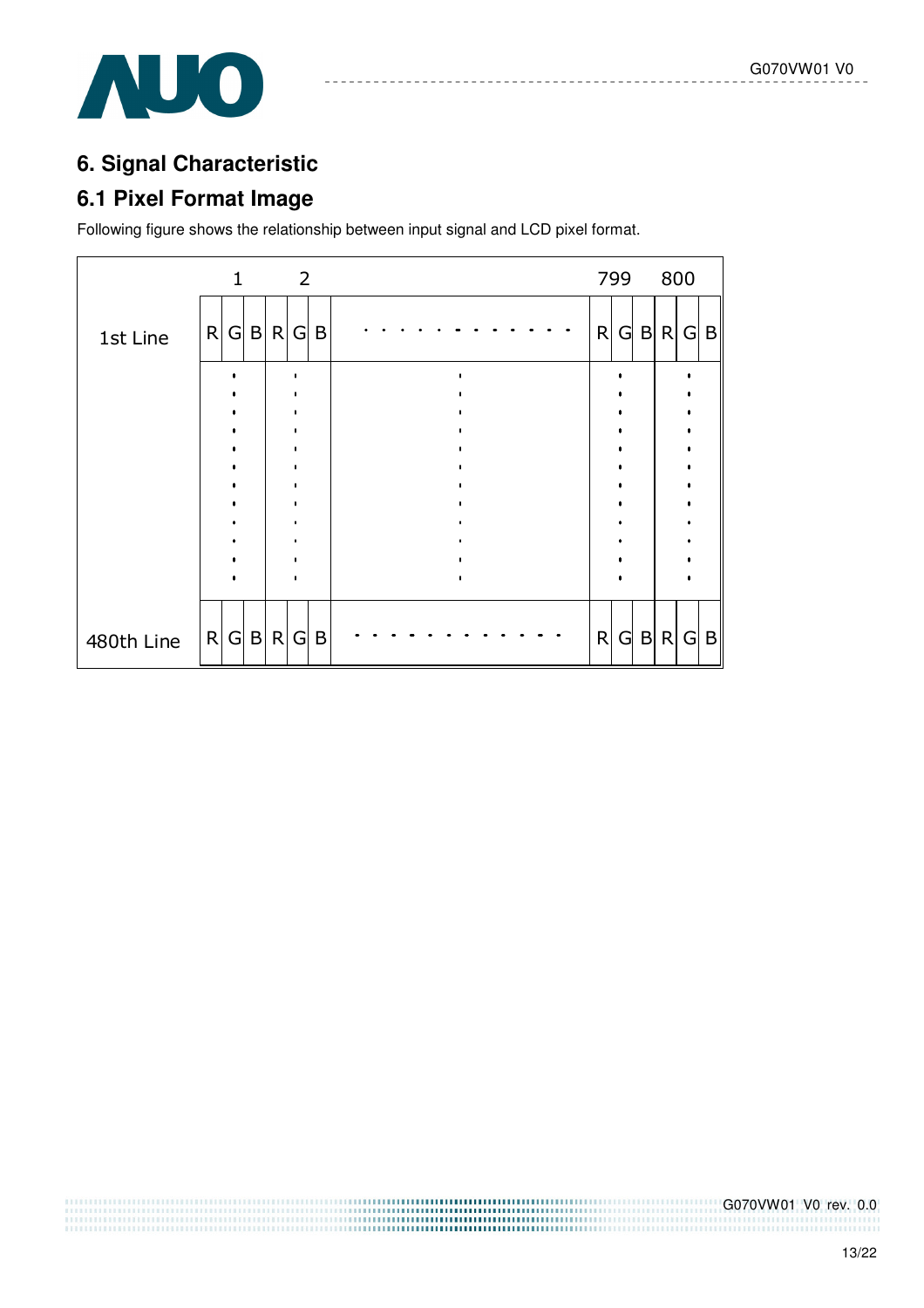

## **6.2 Signal Description**

LVDS is a differential signal technology for LCD interface and high speed data transfer device. The connector pin definition is as below.

| Pin No.        | Symbol              | <b>Description</b>                                                                                                                        |
|----------------|---------------------|-------------------------------------------------------------------------------------------------------------------------------------------|
| 1              | VDD                 | Power Supply, 3.3V (typical)                                                                                                              |
| $\overline{2}$ | <b>VDD</b>          | Power Supply, 3.3V (typical)                                                                                                              |
| 3              | UD                  | Vertical Reverse Scan Control,<br>When $UD=1$ or NC $\rightarrow$ Normal Mode.<br>When $UD=0 \rightarrow V$ ertical Reverse Scan. Note    |
| $\overline{4}$ | LR.                 | Horizontal Reverse Scan Control,<br>When $LR=1$ or NC $\rightarrow$ Normal Mode.<br>When $LR=0 \rightarrow$ Horizontal Reverse Scan. Note |
| 5<br>6         | RxIN1-<br>$RxIN1+$  | LVDS differential data input Pair 0                                                                                                       |
| 7              | <b>GND</b>          | Ground                                                                                                                                    |
| 8<br>9         | RxIN2-<br>$RxIN2+$  | LVDS differential data input Pair 1                                                                                                       |
| 10             | <b>GND</b>          | Ground                                                                                                                                    |
| 11             | RxIN <sub>3</sub> - | LVDS differential data input Pair 2                                                                                                       |
| 12             | RxIN3+              |                                                                                                                                           |
| 13             | <b>GND</b>          | Ground                                                                                                                                    |
| 14             | RxCLKIN-            | LVDS differential Clock input Pair                                                                                                        |
| 15             | RxCLKIN+            |                                                                                                                                           |
| 16             | <b>GND</b>          | Ground                                                                                                                                    |
| 17             | <b>SEL 68</b>       | LVDS 6/8 bit select function control,<br>Low or NC $\rightarrow$ 6 Bit Input Mode.<br>High $\rightarrow$ 8 Bit Input Mode. Note           |
| 18             | <b>NC</b>           | <b>NC</b>                                                                                                                                 |
| 19             | RxIN4-              | LVDS differential data input Pair 3. Must be tied to Ground in                                                                            |
| 20             | RxIN4+              | 6 bit input mode.                                                                                                                         |

Note : "Low" stands for 0V. "High" stands for 3.3V. "NC" stands for "No Connected."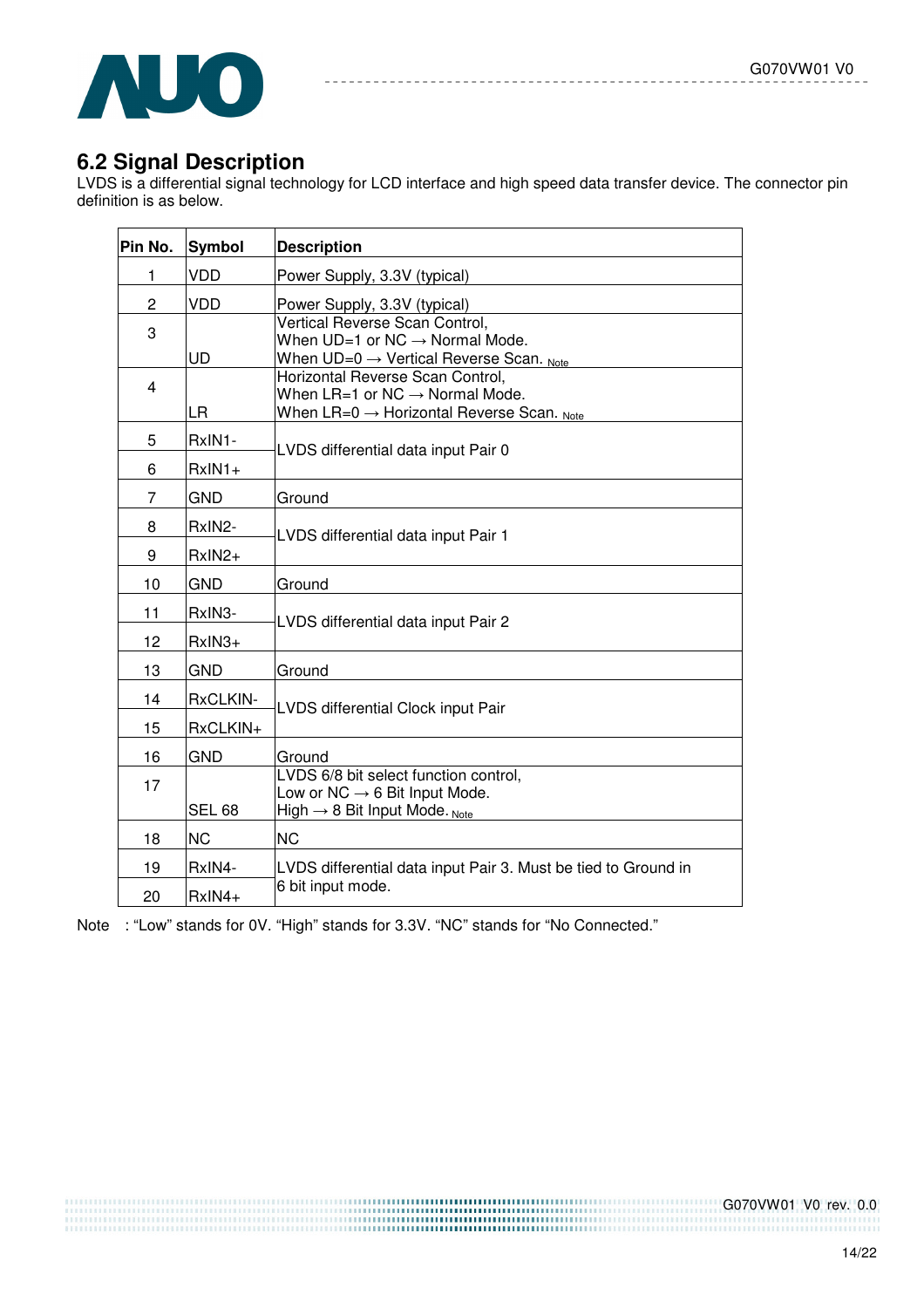

### **6.3 The Input Data Format**

#### **6.3.1 SEL68**



Note: Output signals from any system shall be low or Hi-Z state when VDD is off.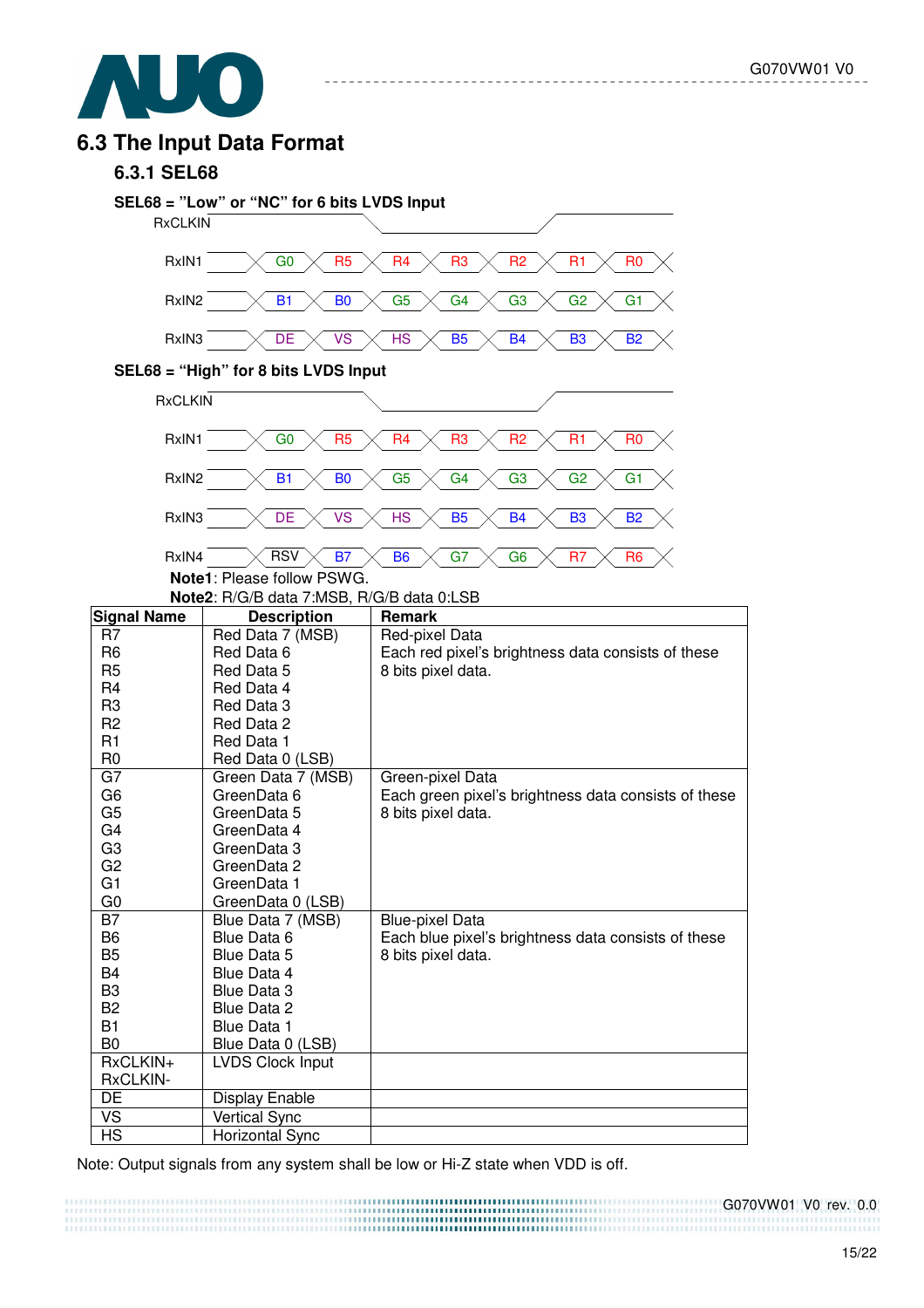

## **6.4 Interface Timing**

### **6.4.1 Timing Characteristics**

#### **DE mode only**

| Parameter             | Symbol        | Min.            | Typ.       | Max. | <b>Unit</b> | Condition                      |  |
|-----------------------|---------------|-----------------|------------|------|-------------|--------------------------------|--|
| Clock frequency       | $1/T_{Clock}$ | <b>TBD</b>      | 32.18      | TBD  | <b>MHz</b>  |                                |  |
| Vertical<br>Section   | Period        | $T_V$           | TBD        | 508  | TBD         |                                |  |
|                       | Active        | T <sub>VD</sub> | TBD        | 480  | TBD         | $\mathsf{T}_\mathsf{H}$        |  |
|                       | Blanking      | $T_{VB}$        | TBD        | 28   | TBD         |                                |  |
| Horizontal<br>Section | Period        | $T_{\rm H}$     | <b>TBD</b> | 1056 | TBD         |                                |  |
|                       | Active        | Т <sub>нр</sub> | <b>TBD</b> | 800  | TBD         | ${\mathsf T}_{\mathsf{Clock}}$ |  |
|                       | Blanking      |                 | TBD        | 256  | TBD         |                                |  |

Note: Frame rate is 60 Hz. Note: DE mode.

### **6.4.2 Input Timing Diagram**

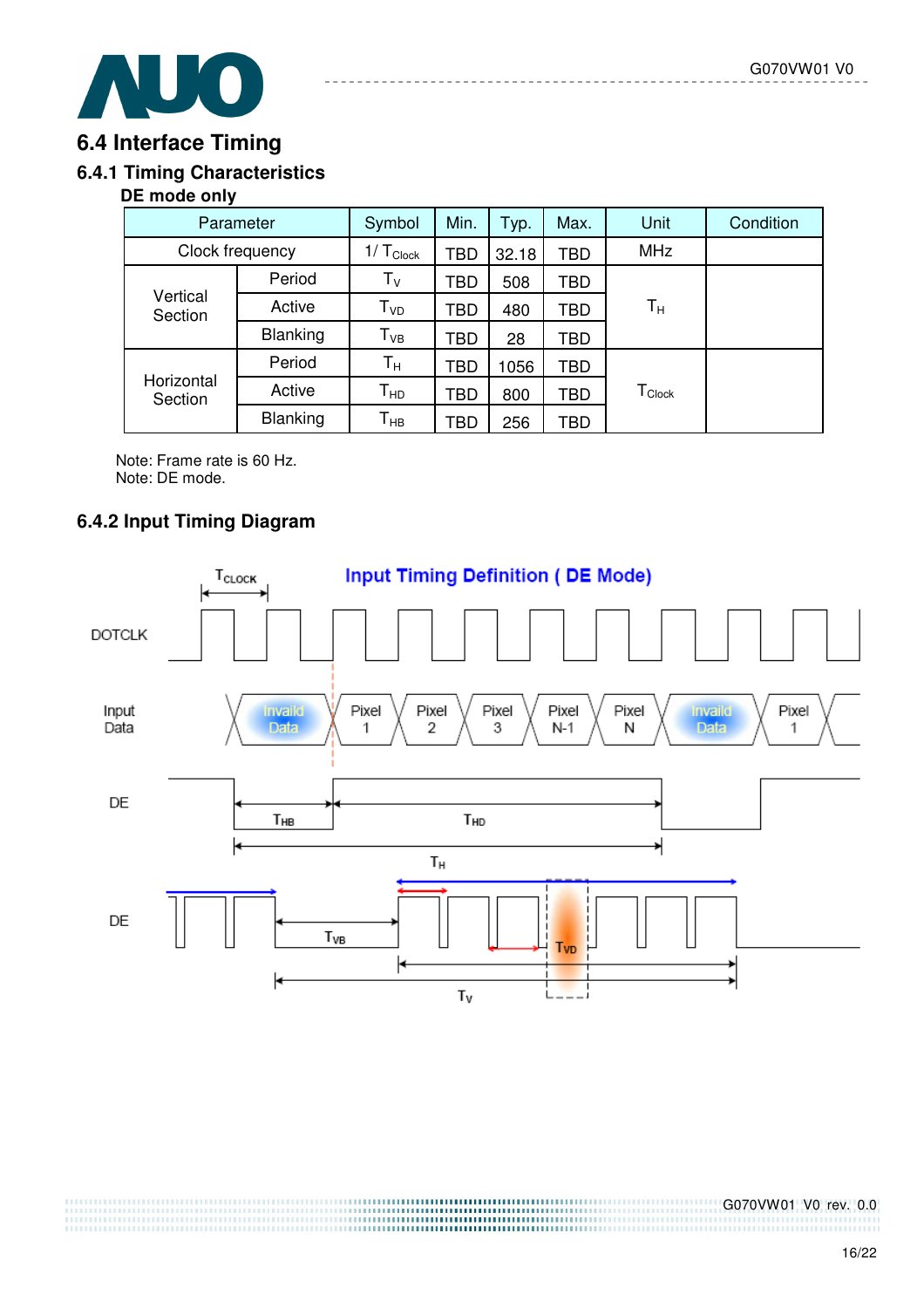

## **6.5 Power ON/OFF Sequence**

VDD power and lamp on/off sequence is as below. Interface signals are also shown in the chart. Signals from any system shall be Hi-Z state or low level when VDD is off.



### **Power ON/OFF sequence timing**

| <b>Parameter</b> | Min. | Typ. | Max. | <b>Units</b> |  |
|------------------|------|------|------|--------------|--|
| T1               | 0.5  |      | 10   | ms           |  |
| T <sub>2</sub>   | 0    | 40   | 50   | ms           |  |
| T <sub>3</sub>   | 200  |      |      | ms           |  |
| <b>T4</b>        | 200  |      |      | ms           |  |
| T <sub>5</sub>   | 0    | 16   | 50   | ms           |  |
| T <sub>6</sub>   | O    |      | 10   | ms           |  |
| Τ7               | 1000 |      | -    | ms           |  |

The above on/off sequence should be applied to avoid abnormal function in the display. Please make sure to turn off the power when you plug the cable into the input connector or pull the cable out of the connector.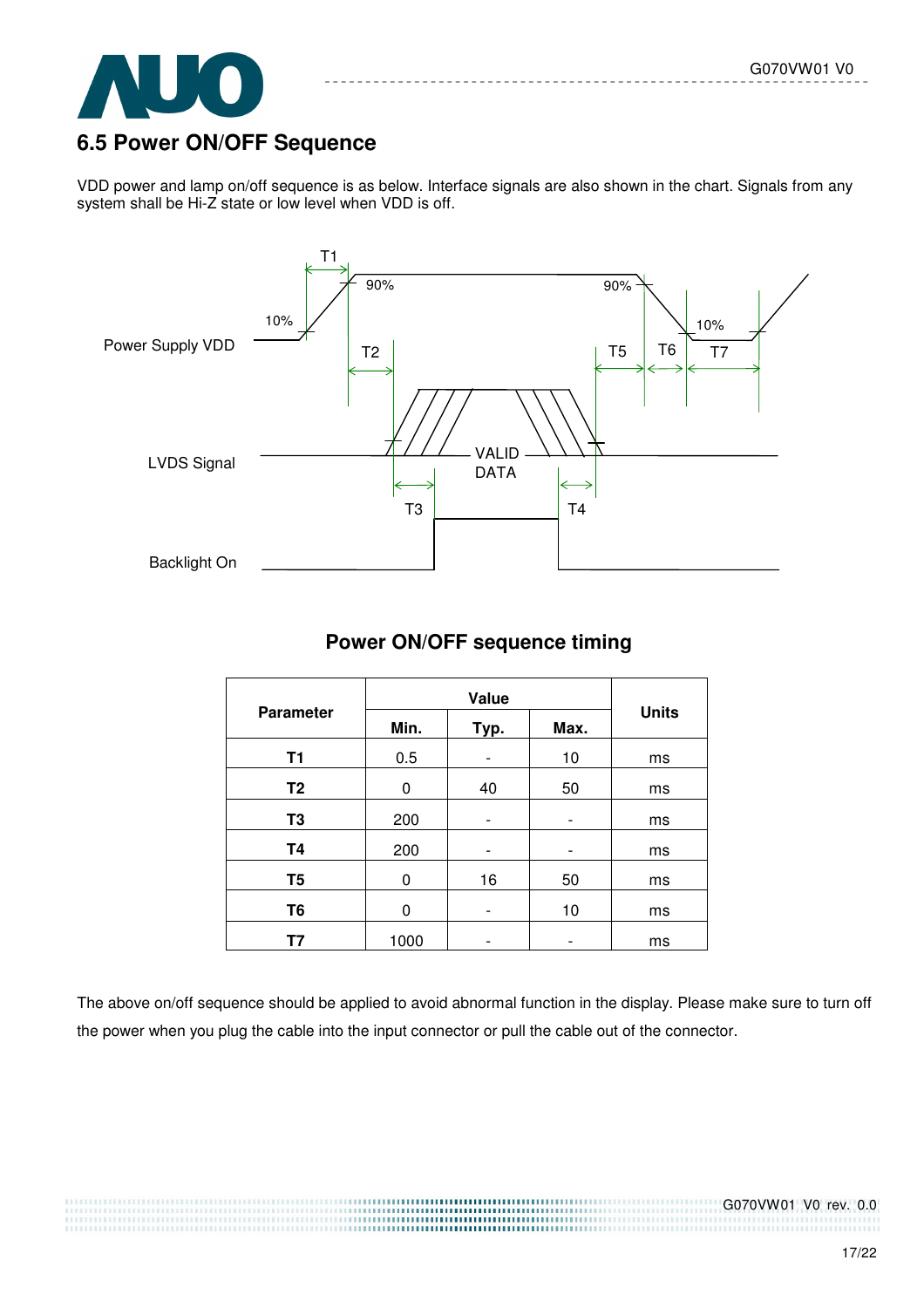

# **7. Connector & Pin Assignment**

Physical interface is described as for the connector on module. These connectors are capable of accommodating the following signals and will be following components.

# **7.1 TFT LCD Signal (CN1): LVDS Connector**

| <b>Connector Name / Designation</b> | <b>Signal Connector</b>      |
|-------------------------------------|------------------------------|
| Manufacturer                        | Hirose                       |
| <b>Connector Model Number</b>       | DF19LA-20P-1H or compatible. |
| <b>Mating Model Number</b>          | DF19-20S-1C                  |

| Pin No. | <b>Signal Name</b> | Pin No.      | <b>Signal Name</b> |
|---------|--------------------|--------------|--------------------|
|         | VDD                | $\mathbf{2}$ | <b>VDD</b>         |
| 3       | UD                 | 4            | LR                 |
| 5       | RxIN1-             | 6            | RxIN1+             |
|         | <b>GND</b>         | 8            | RxIN2-             |
| 9       | RxIN2+             | 10           | <b>GND</b>         |
| 11      | RxIN3-             | 12           | $RxIN3+$           |
| 13      | <b>GND</b>         | 14           | <b>RxCKIN-</b>     |
| 15      | RxCKIN+            | 16           | <b>GND</b>         |
| 17      | <b>SEL 68</b>      | 18           | <b>NC</b>          |
| 19      | RxIN4-             | 20           | RxIN4+             |

# **7.2 LED Backlight Unit (CN2): Backlight Connector**

| <b>Connector Name / Designation</b> | <b>Lamp Connector</b>       |
|-------------------------------------|-----------------------------|
| Manufacturer                        | Entery                      |
| <b>Connector Model Number</b>       | 3808-F04-01R or compatible. |
| <b>Mating Model Number</b>          | H208K-P04N-02B              |

| Pin # | Symbol              | <b>Pin Description</b> |
|-------|---------------------|------------------------|
|       | VDD <sub>12</sub> V | 12V Power Input        |
| 2     | Dimming             | Dimming                |
| З     | Display_on          | Display on/off         |
|       | GND                 | GND                    |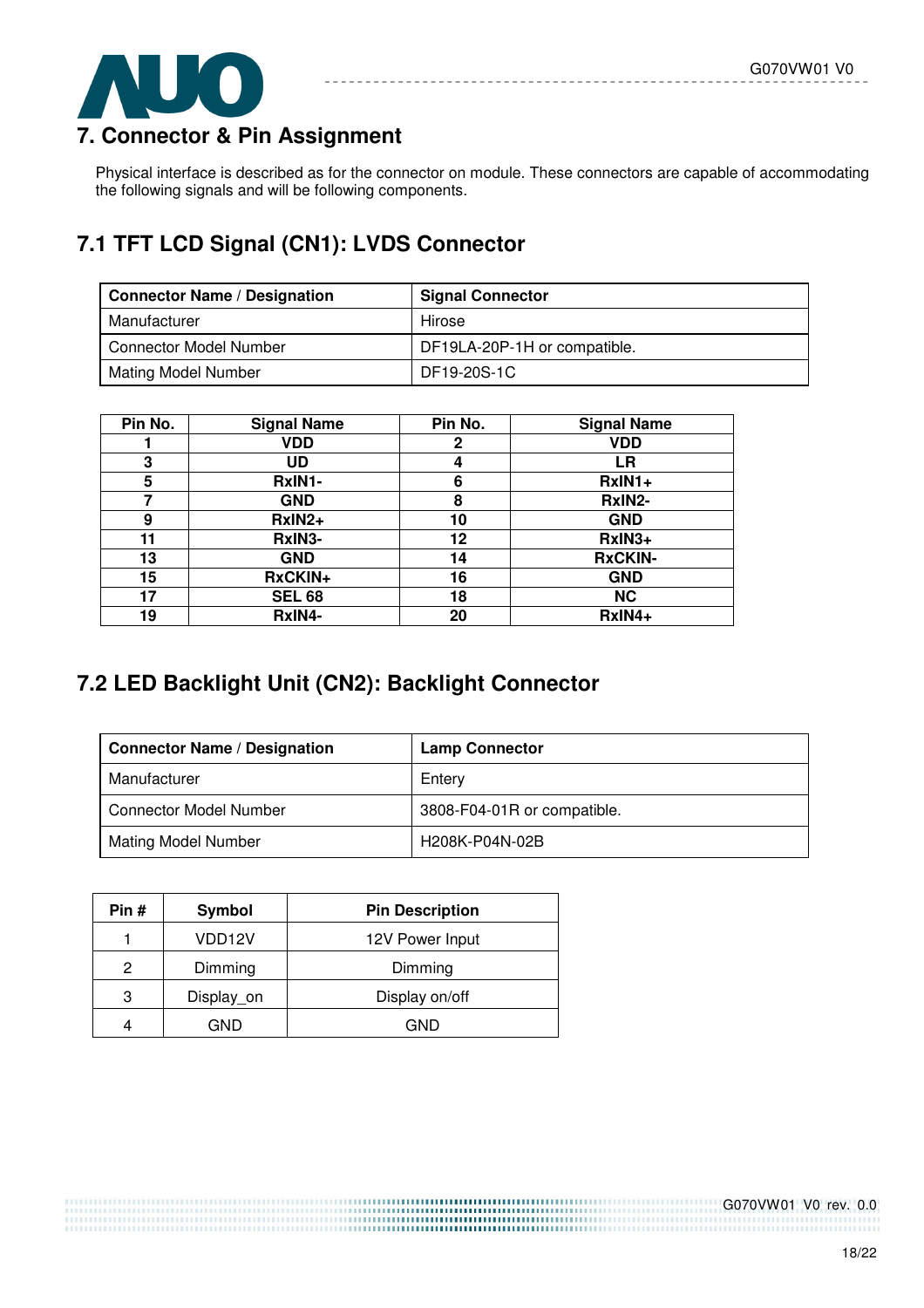

| <b>Items</b>                             | <b>Required Condition</b>                                                                                                                                             | <b>Note</b> |
|------------------------------------------|-----------------------------------------------------------------------------------------------------------------------------------------------------------------------|-------------|
| Temperature<br><b>Humidity Bias</b>      | 40°C/90%,300 hours                                                                                                                                                    |             |
| <b>High Temperature</b><br>Operation     | 85°C, 300 hours                                                                                                                                                       |             |
| Low Temperature<br>Operation             | $-30^{\circ}\mathrm{C}$ ,300 hours                                                                                                                                    |             |
| Hot Storage                              | 85°C, 300 hours                                                                                                                                                       |             |
| Cold Storage                             | $-30^{\circ}$ C,300 hours                                                                                                                                             |             |
| <b>Thermal Shock</b><br>Test             | .20℃/30 min ,60℃/30 min ,100cycles                                                                                                                                    |             |
| <b>Shock Test</b><br>(Non-Operating)     | 50G, 20ms, Half-sine wave, $(\pm X, \pm Y, \pm Z)$                                                                                                                    |             |
| <b>Vibration Test</b><br>(Non-Operating) | 1.5G, (10~200Hz, P-P)<br>30 mins/axis $(X, Y, Z)$                                                                                                                     |             |
| On/off test                              | On/10 sec, Off/10 sec, 30,000 cycles                                                                                                                                  |             |
| <b>ESD</b>                               | Contact Discharge: $\pm$ 8KV, 150pF(330 $\Omega$ ) 1sec, 8 points, 25 times/ point<br>Air Discharge: $\pm$ 15KV, 150pF(330 $\Omega$ ) 1sec, 8 points, 25 times/ point | Note 1      |

 $= -$ 

Note1: According to EN61000-4-2, ESD class B: Some performance degradation allowed. No data lost

. Self-recoverable. No hardware failures.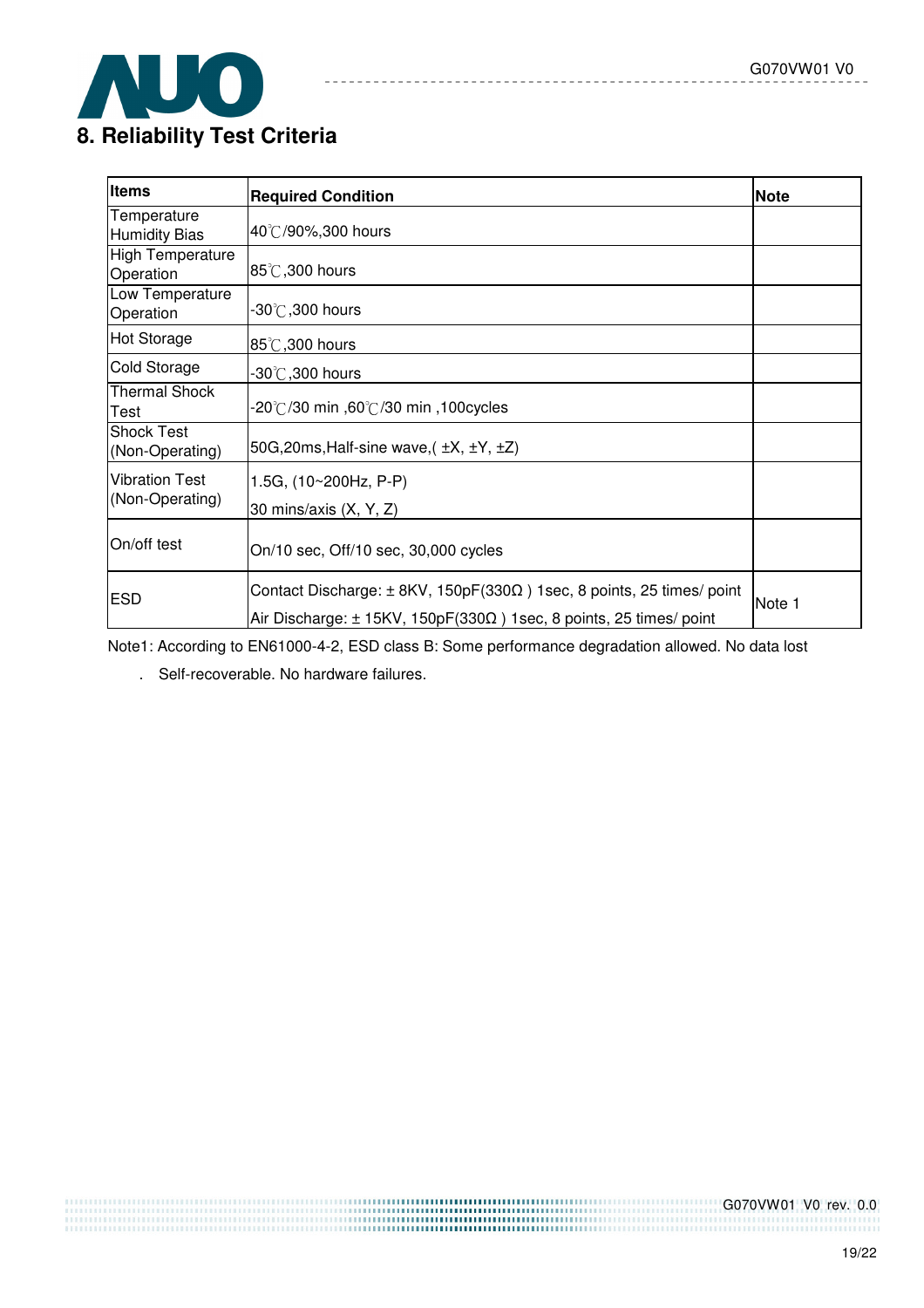

## **9.1 LCM Front View**

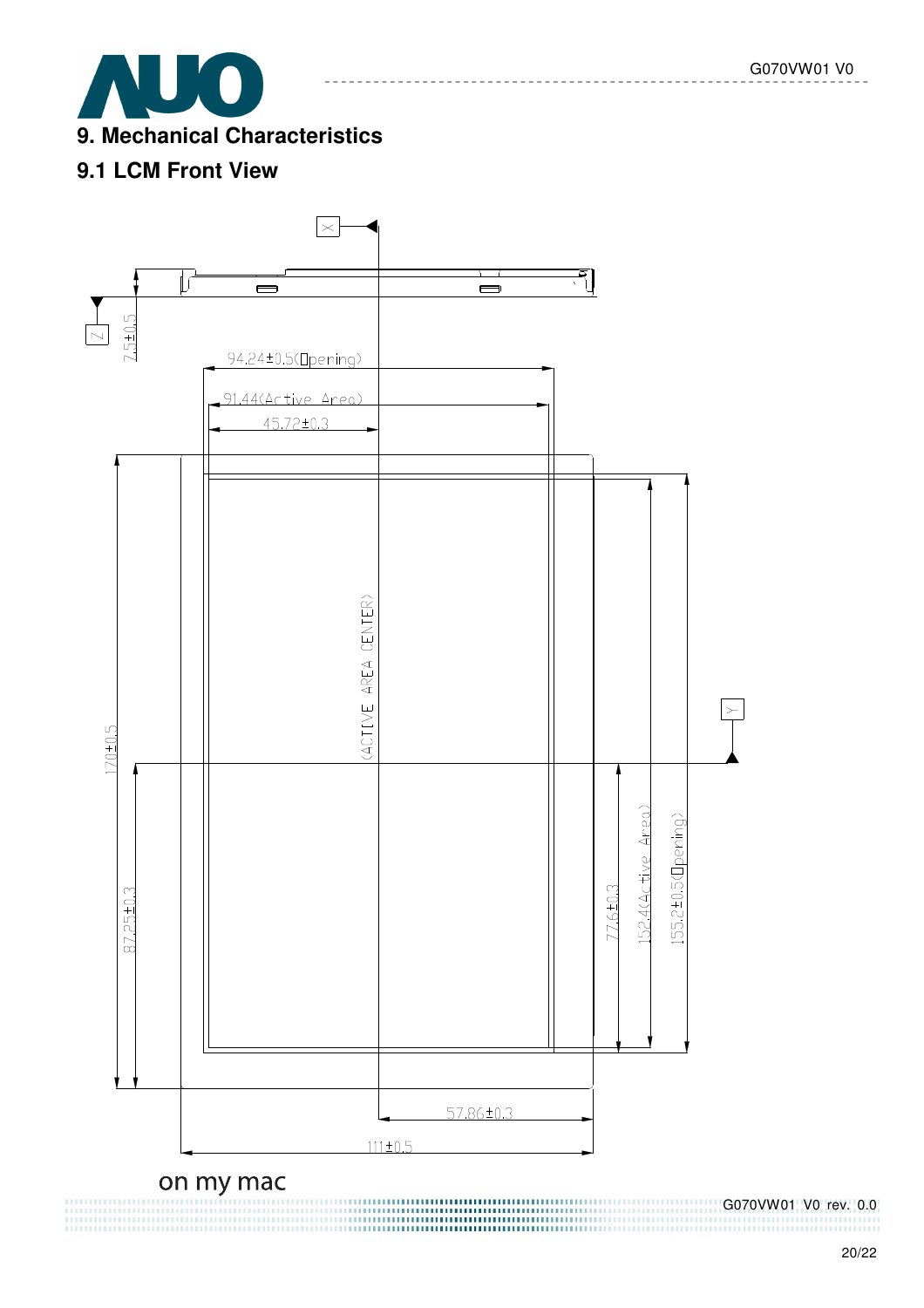

### **9.2 LCM Rear View**

 $N$  $T$  $E$ :



1.LED BLU CONNECTOR TO BE "ENTRY 3808-F0401R (4PIN)" OR COMPATIABLE

2.I/F CONNECTOR TO BE " HIROSE DF19LA-20P-1H " OR COMPATIBLE.